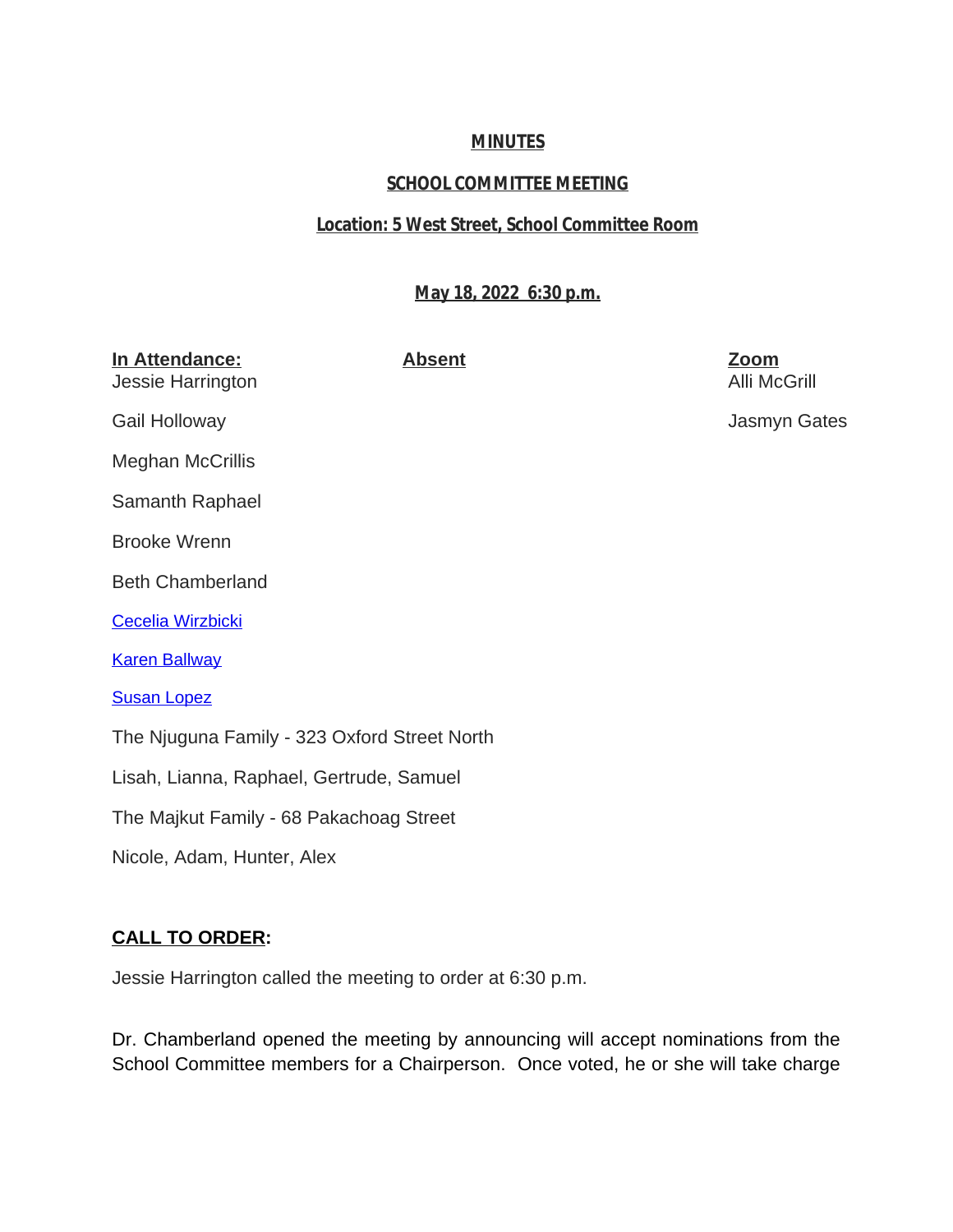of the meeting and entertain motions for the position of Vice Chairperson. Once decided, the meeting will continue as noted below.

**Recommended motion**:... to appoint **Jessie Harrington** as Chairperson of the School Committee for the time period May 18, 2022 through May 16, 2023.

Gail Holloway made a motion to appoint Jessie Harrington as Chairperson of the School Committee for the time period May 18, 2022 through May 16, 2023. Meghan McCrillis seconded the motion, it was unanimously approved.

Jessie Harrington accepted the nomination and is honored and privileged to serve.

Jessie Harrington entertained a motion to appoint a Vice Chairperson.

**Recommended motion**:…to appoint **Meghan McCrillis** as Vice Chairperson of the School Committee for the time period May 18, 2022 through May 16, 2023.

Gail Holloway made a motion to appoint [Meghan McCrillis](mailto:meghanmccrillis@gmail.com)as VIce Chairperson of the School Committee for the time period May 18, 2022 through May 16, 2023. Samantha Raphael seconded the motion, it was unanimously approved.

### **Beth Chamberland made the following statement:**

Please note the following received from MASC:

*"By statute (Chapter 71 section 36) the School Committee appoints a secretary. This is the person who is responsible for keeping the minutes of the meetings. The vast majority of School Committees use either a member of the Superintendent's office staff or a third party secretary in this role. It is not recommended that School Committee members serve in this capacity as it is exceedingly difficult to take minutes and participate in the business of the School Committee. That being said, there are many School Committees that, by policy, appoint a member to serve as either secretary or clerk in a somewhat ceremonial role as a third officer beyond the Chair and Vice Chair. At one point, the Superintendent in regional schools was the secretary by statute (I believe that statute was repealed in the 1960s). We highly recommend that the secretary to the School Committee be either a member of the Superintendent's office support staff or that the Committee directly hire/contract with a third party for this role."*

Beth said based on the above, it is my recommendation that once again you not appoint a member of the School Committee as Secretary, instead leaving that responsibility to Mandy Williams, Confidential Secretary to the Superintendent.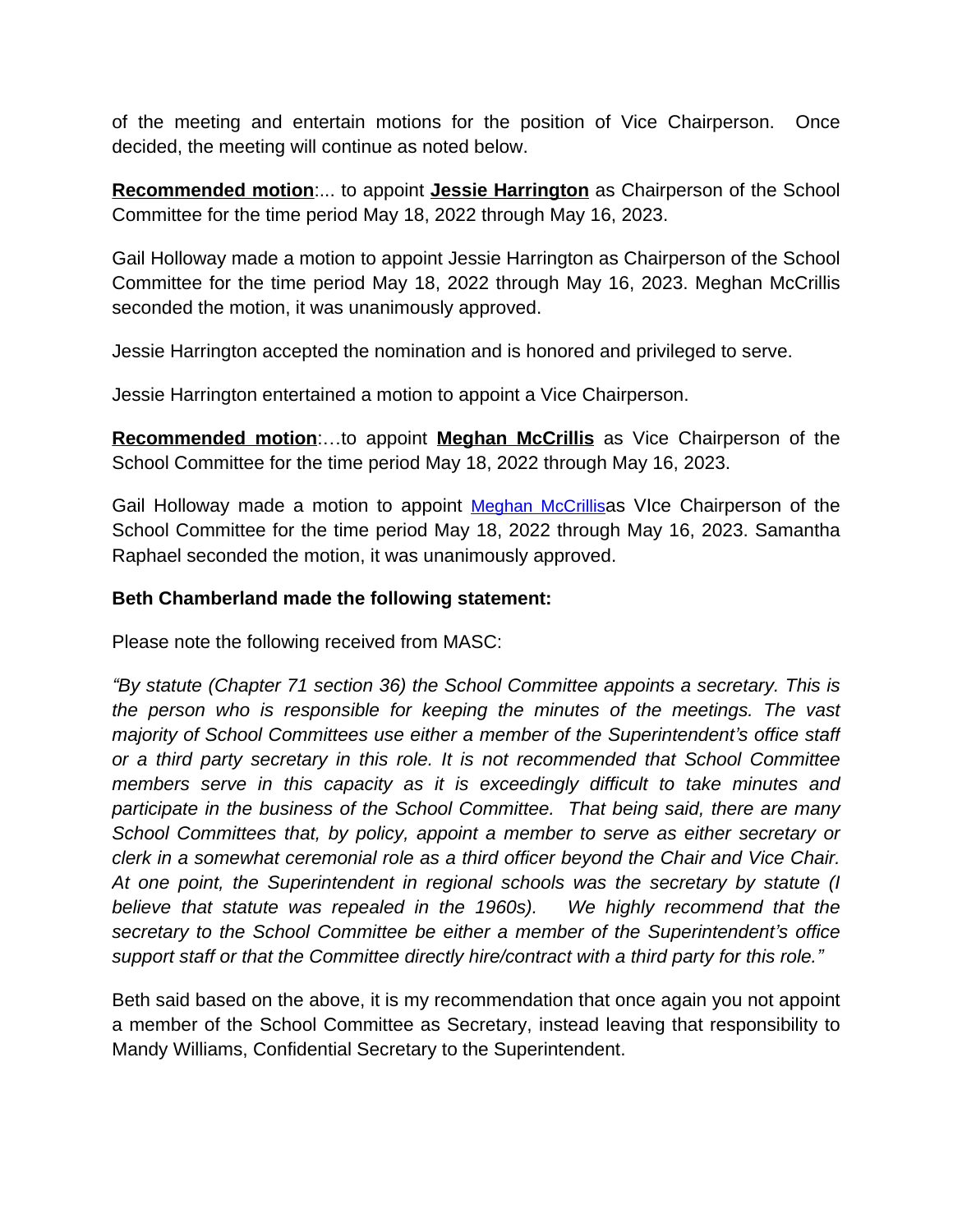Jessie Harrington entertained a motion to appoint [Mandy Williams](mailto:mwilliams@auburn.k12.ma.us) as School Committee Secretary.

Gail Holloway made a motion to appoint Mandy Williams of the School Committee for the time period May 18, 2022 through May 16, 2023. Brooke Wrenn seconded the motion, it was unanimously approved.

## **INTRODUCTION OF NEW MEMBERS-WELCOME**

Dr. Chamberland welcomed two new members to the School Committee. She provided the Committee and the Community with a brief introduction.

**Samantha Raphael:** Samantha and her husband moved to Auburn over 6 years ago. She is the mother of two girls, Fraya and Sydney. Fraya is in 3rd grade at SWIS and Sydney is in Kindergarten at Pakachoag. She has a Masters degree in Teaching and has been a Middle School Social Studies teacher for the past 15 years in Spencer, MA. Education has been, is and always will be a huge part of her life and a priority. She looks forward to working with the current committee, the parents, teachers and staff in the district.

**Brooke Wrenn:** Brooke and her husband Scott have lived in Auburn for close to 20 years. She is the mother of two girls, Madison and Kennedy. Brooke's husband grew up in Auburn, it was clear to them both that they wanted to raise their family here. Brooke worked as an ABA assistant at the Mary D. Stone School for 9 years prior to having her daughter Madison. Brooke's mother-in-law, Beth Johnson, worked for the Auburn Public Schools for many years and retired in 2008 as the principal of the Mary D. Stone School. Mrs. Johnson instilled the saying, "Practice Kindness Everyday", into her staff and students and this is a saying that her family strives for every day. Brooke was a member of the Auburn Rotary Club from 2000-2008 and served as secretary, Vice President and President during her time as a member. Brooke received the Paul Harris award from the Auburn Rotary Club in 2007 and also served on the scholarship committee. Brooke was the founder of the Elizabeth Johnson Memorial Scholarship in 2017. After taking time off to spend with her family, Brooke went back to work in real estate and last year she made the decision to buying into Emerson Realtors here in Auburn

## **CITIZENS' COMMENTS:** None

## **SPECIAL RECOGNITIONS:**

Dr. Chamberland announced that the High School Production of Newsies has been nominated for several TAMY awards. The TAMYs are modeled after the TONY awards and recognize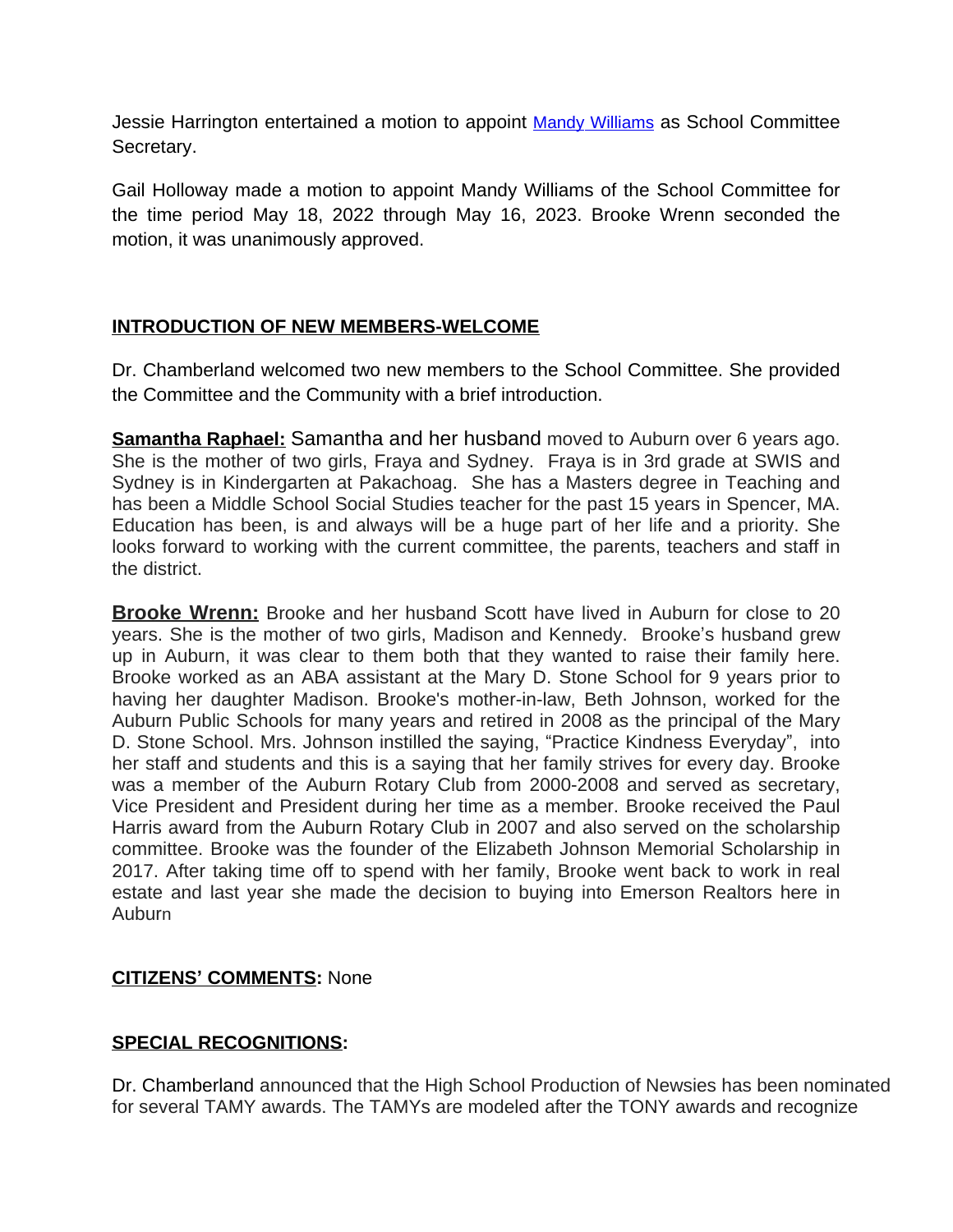exceptional accomplishments in the production and performance of musical theater in area high schools. There were 20 productions from schools across the state entered this year including productions from Bancroft, Chelmsford, Hudson, Shrewsbury, Wachusett, and Worcester Academy. Awards will be announced at the gala on June 12. This is an incredible accomplishment and I am unbelievably proud of these amazing students.

They have been nominated in the following categories

Best Overall Production: Small School Division Best Supporting Actor: Kweku Akese Best Featured Actress: Zoey Brouillette Best Chorus Best Production Number: Seize the Day Best Stage Crew Technical Excellence: Lighting Best Costumes, Hair, and Makeup Visual Excellence Best House Experience Rising Star Award: Naomi Durost Not Your Average Chorus Member: Ashlie Pelletier

**Minutes:** Executive Session Minutes 1/19/22, 2/16/22, 3/16/22,4/14/22

Jessie Harrington entertained a motion to accept the executive session minutes from 1/19/22, 2/16/22, 3/16/22, 4/14/22.

Meghan McCrillis made a motion to accept the executive session minutes from 1/19/22, 2/16/22, 3/16/22, 4/14/22. Gail Holloway seconded the motion, it was unanimously approved.

## **STUDENT REPRESENTATIVES REPORT:**

[Ally McGill](mailto:amcgill23@auburn.k12.ma.us)[and](mailto:amcgill23@auburn.k12.ma.us) [Jasmyn Gates](mailto:jgates22@auburn.k12.ma.us)

- MCAS
- Prom
- Sports
- Senior Events

This will be Jasmyn's last meeting due to Senior events and graduation. The committee thanked her for her commitment and for bringing life and laughter to the meetings. They wished her well in college.

### **SUPERINTENDENT'S REPORT:**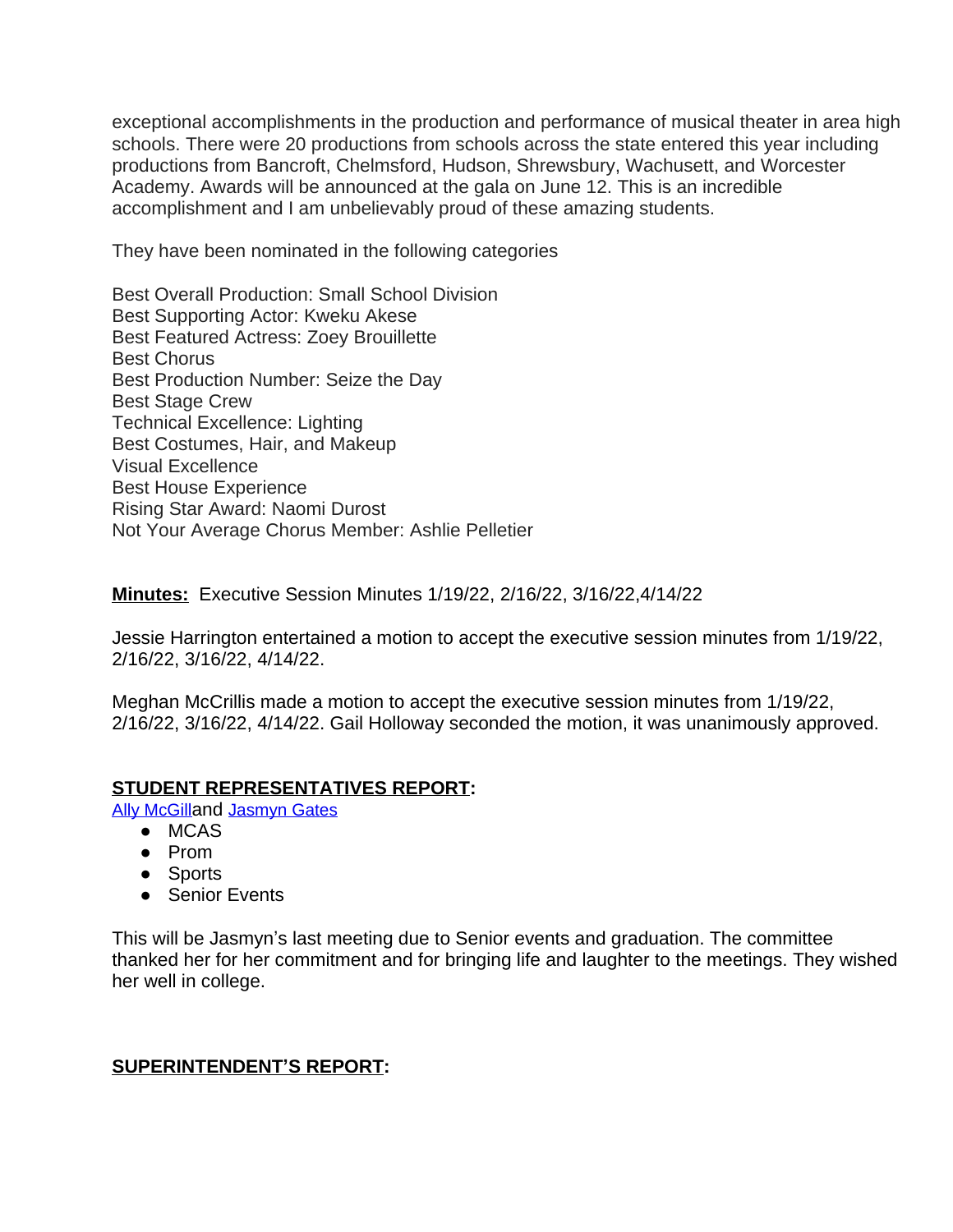## **Spotlight on Students**

In response to hearing and seeing the suffering occurring in Ukraine, Lisah Njuguna, a 5th grade student at SWIS and Hunter Majkut, a 3rd grade student at SWIS were compelled to 'do something'. They approached the administration separately, with the idea to have a school-wide community service project to help the people of Ukraine. This was the beginning of what became a community collection of hundreds of medical supplies, over the course of a month, that was sent directly to people in need. Dr. Chamberland invited Lisah, Hunter and their families to the meeting. Hunter and Lisah spoke to the committee and the committee thanked and praised them for their efforts.

## **COVID 19 Summary**

Dr. Chamberland stated we have reported an increase in positive cases. But we are staying the course and being vigilant.

## **UNFINISHED BUSINESS:**

### **FY'23 Budget Update**

Dr. Chamberland reported that on Tuesday, May 3rd, we passed our FY '23 budget of \$28,870,214.33. This represents a 3.15% increase over the FY22 budget of \$27,988,540.45. She stated she sent a letter of thanks to Town Meeting members for their support of this year's budget as presented and thanked our Town Administration, Board of Selectmen, and Finance Committee, as well, for their tremendous support.

Jessie Harrington also thanked the town for their support.

## **CLEE Full Equity Report**

Dr. Chamberland shared the final Equity Audit report from the Center for Leadership in Educational Equity. She also gave a brief summary of the findings. These being compiled after extensive data analysis, surveys, and focus group interviews. This item will be on the next School Committee agenda to allow time for the members to review the findings and ask questions. This report will play a large role in the Strategic Plan Update that will begin on May 24th to ensure that every student receives what he or she needs to be successful.

- Summary of Root-Cause Analysis Findings and Barriers
	- The understanding and implementation of student-centered engagement strategies by educators is lacking and/or inconsistently implemented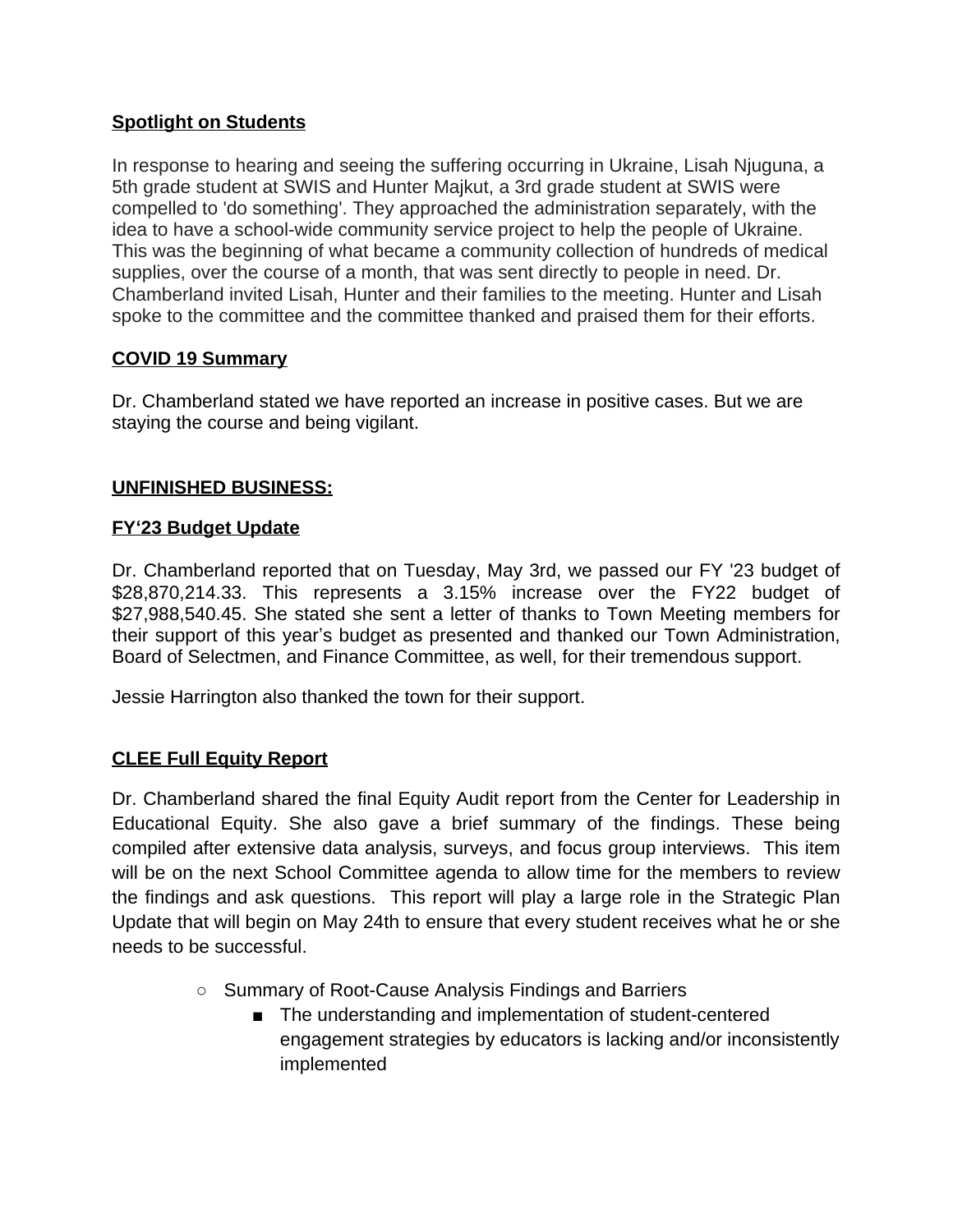- The mindsets, biases, and expectations of some educators impact the opportunities of historically underrepresented students
- There is a lack of shared responsibility among all adults in the district to engage in culturally conscious and social-emotional practices that support the well-being and safety of each and every student
- The voices and perspectives of all stakeholders in the district are not heard or represented(curricular material, extracurricular opportunities, forums, etc.)
- There is a lack of staff diversity
- There is a lack of processes and structures in place to test different ideas for improvement
- Areas of Strength
	- Overall student academic achievement and growth
	- Setting direction for a safe and inclusive culture within the learning environments to improve outcomes for each and every student
	- Educators' equity consciousness and commitment to creating a transformative learning culture
	- Educators' awareness of the need for equity-centered data practices

## **NEW BUSINESS:**

### **Assabet Valley Collaborative Financial Report**

Dr Chamberland shared the approved tuition and fees for the Assabet Valley Collaborative that were approved by the Board of Directors on Friday, April 29, 2022. This is shared as a requirement of MGL Chapter 40 Section 4e.

### **Fine Arts Out of State Field Trips**

Ginny Bailey presented a proposed trip for the Rocket Marching Band to attend Magic Music Days in Walt Disney World, April 18 - 22, 2023.

Jessie Harrington entertained a motion to approve the proposed Rocket Marching Band Field Trip to Florida for the purpose of attending the Magic Music Days in Walt Disney World

Gail Holloway made a motion to approve the proposed Rocket Marching Band Field Trip to Florida for the purpose of attending the Magic Music Days in Walt Disney World. [Samantha Raphael](mailto:samantha.raphael@gmail.com)[seconded the motion, it was unanimously approved.](mailto:samantha.raphael@gmail.com)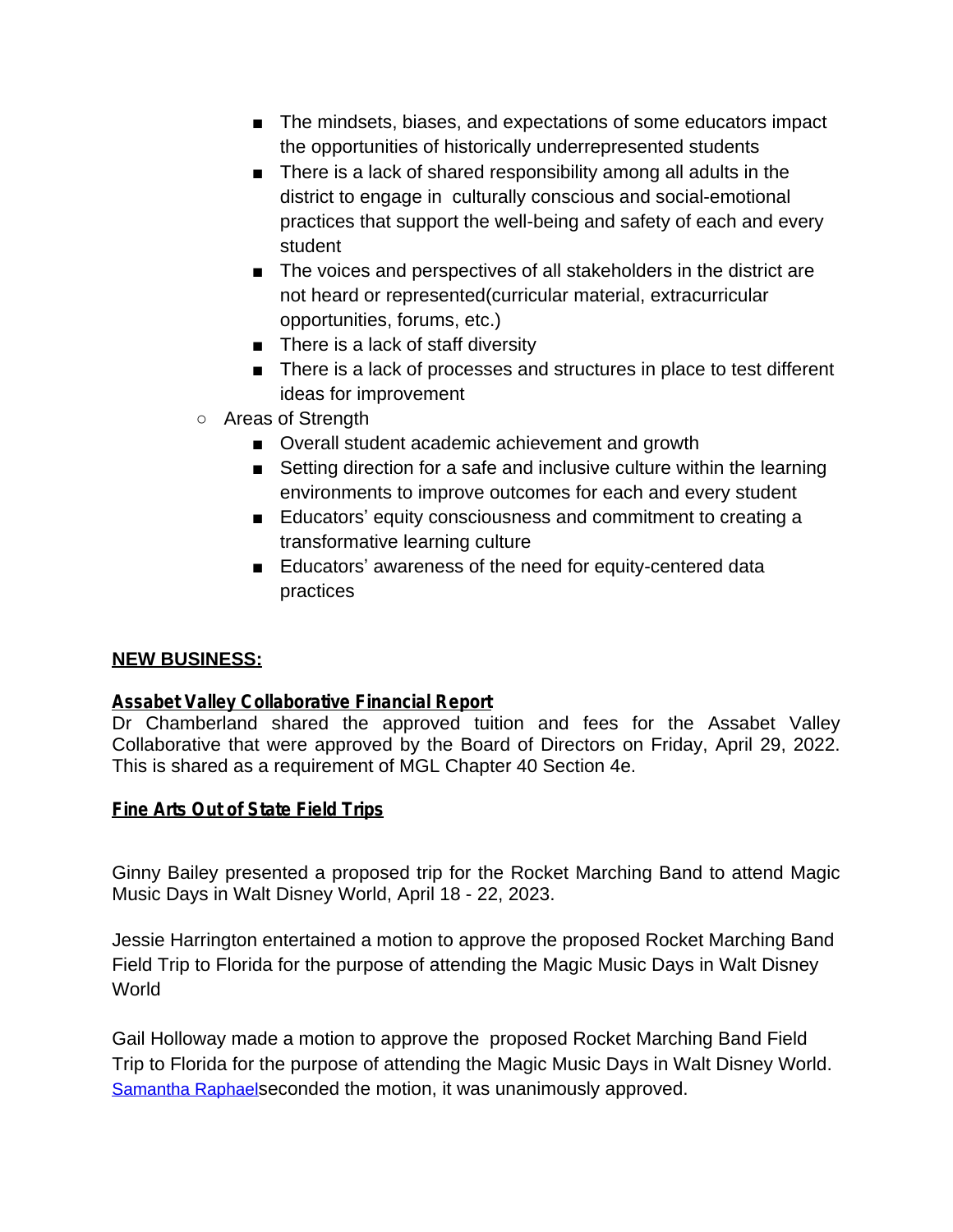Ginny Bailey presented a proposed field trip to Carnegie Hall in New Your City for the High School Chamber Singers to perform, March 8 -12, 2023.

Jessie Harrington entertained a motion to approve the proposed field trip to Carnegie Hall in New Your City for the High School Chamber Singers to perform, March 8 -12, 2023.

Meghan McCrillis made a motion to approve the proposed field trip to Carnegie Hall in New Your City for the High School Chamber Singers to perform, March 8 -12, 2023. Gail Holloway seconded the motion, it was unanimously approved.

The following policies were presented with changes for their first reading. **Updated Bullying Policy - 1st Reading Information**

**Updated Restraint Policy- 1st Reading Information**

**Updated Staff Conduct Policy - 1st Reading Information**

## **TEACHING AND LEARNING REPORT:**

## **MCAS and Advanced Placement Participation**

Dr. Chamberland shared the following information:

- Students at Auburn High School, Auburn Middle School and Swanson Road Intermediate have been participating in the MCAS tests. Very few technology related issues and students were encouraged to try their best. DESE reports there will be some relief with the accountability related to growth calculations and chronic absenteeism metrics. DESE will be forthcoming with more information on both of those items.
- AP Participation at Auburn High School is robust. We have 197 students taking 300 exams this year. Below is a breakdown of the coursework our students are participating in. Additionally, we have 94 students taking 2 or more AP classes.

Portfolios: AP 2-D Art & Design  $= 6$ AP Drawing  $= 1$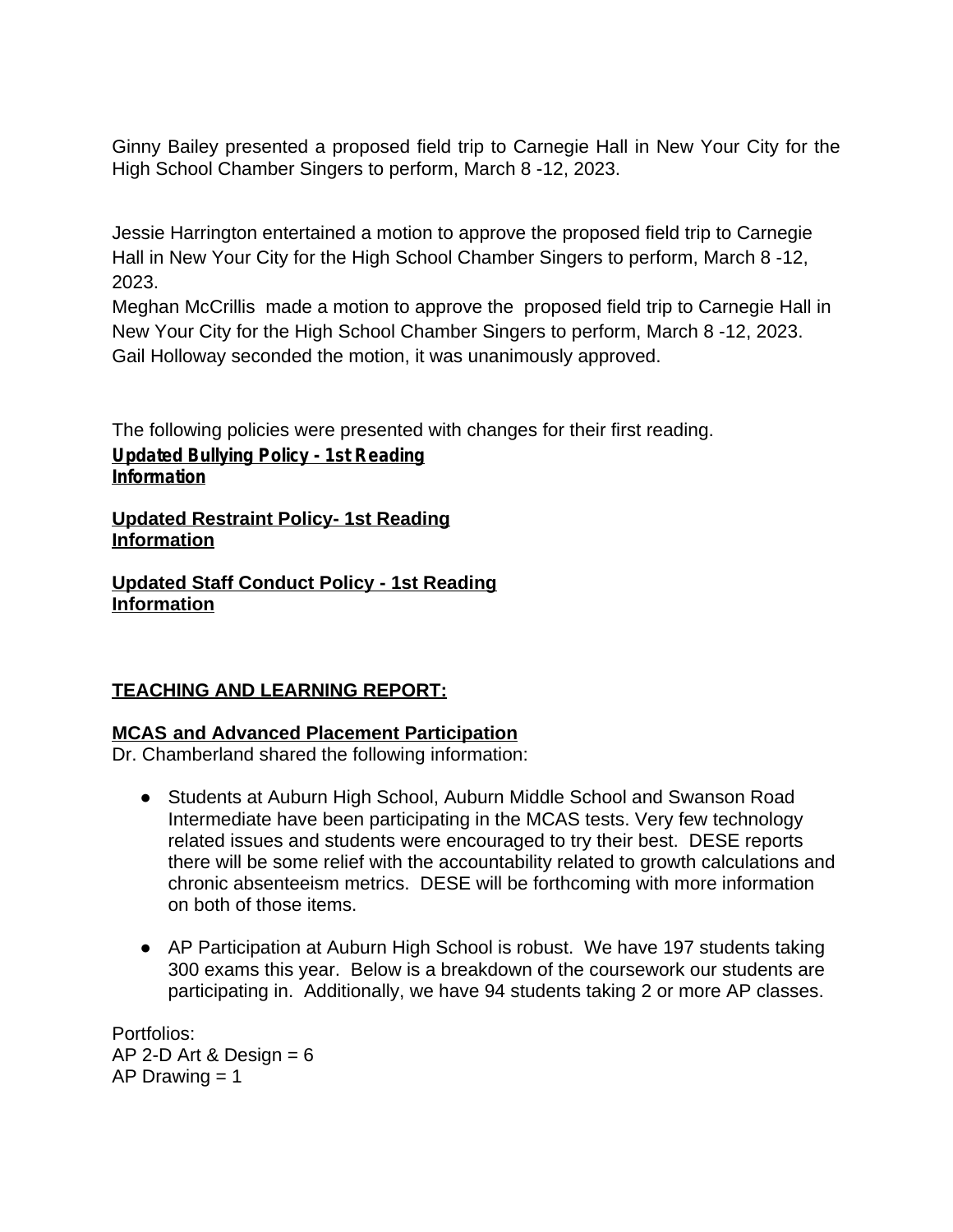Exams:  $AP$  Biology = 25 AP Calculus  $AB = 8$ AP Calculus  $BC = 7$ AP Computer Science  $A = 9$ AP English Language & Composition = 28 AP Environmental Science = 18 AP French Language and Culture  $= 8$ AP Music Theory  $= 5$ AP Physics  $1 = 29$ AP Physics  $2 = 5$ AP Psychology  $= 44$ AP Spanish Language and Culture = 8 AP Statistics = 23 AP United States Government and Politics = 38 AP United States History = 38

## **Pre-k and Kindergarten Registration**

Dr. Chamberland reported Preschool and Kindergarten registration for the 2022-2023 school year is now open. The Auburn Integrated Preschool already has 68 four year old students and 28 three year old students registered for next year. Pakachoag currently has 64 students enrolled for kindergarten with Bryn Mawr having 84 students. We will continue to monitor these numbers and we encourage anyone who will be registering their child for preschool or kindergarten to do so as soon as possible as we will begin class placement soon.

### **Class of 2022 Commencement**

Dr. Chamberland shared Graduation for the Class of 2022 will take place on June 10, 2022, at 6:30pm on Memorial Field. We are excited to celebrate approximately 170 graduates who will cross the stage for their diploma that evening after many years of hard work, dedication and having made it through a pandemic. There is a scheduled rain date of June 11, 2022.

### **BUSINESS/FINANCIAL REPORT:**

#### **Year to Date Budget Report**

Mrs. Wirzbicki provided a year to date budget report dated May 11, 2022 for review.

#### **Budget Transfers**

Mrs. Wirzbicki provided a listing of Budget Transfers dated May 11, 2022, between the same series for information, along with a listing of transfers between different series for which she sought approval.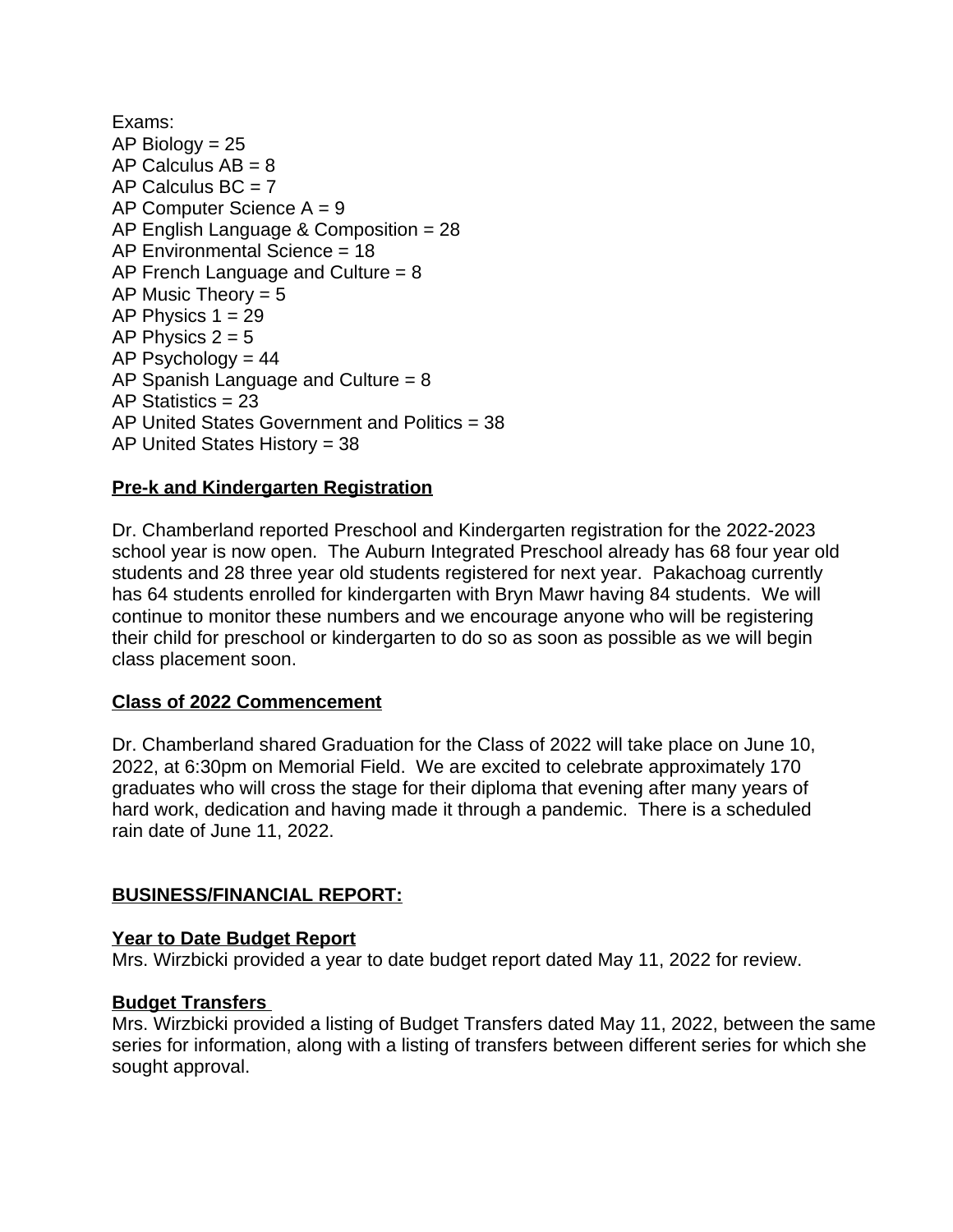Jessie Harrington entertained a motion *to approve the list of Transfers dated, May 11, 2022, as presented by the Business Manager.*

[Meghan McCrillis](mailto:meghanmccrillis@gmail.com) *[made a motion to approve the list of Transfers dated, May 11, 2022, as](mailto:meghanmccrillis@gmail.com)  [presented by the Business Manager.Brooke Wrenn seconded the motion, it was unanimously](mailto:meghanmccrillis@gmail.com)  [approved.](mailto:meghanmccrillis@gmail.com)* 

#### **[End of Year 2021 Auditor](mailto:meghanmccrillis@gmail.com)'s Report**

[Mrs. Wirzbicki provided a copy of the 2021 End of Year Audit Report. There were a few minor](mailto:meghanmccrillis@gmail.com)  [findings but she is happy to report that the necessary amendments have been posted with the](mailto:meghanmccrillis@gmail.com)  [Department of Elementary and Secondary Education. The Audit also addressed issues](mailto:meghanmccrillis@gmail.com)  [pertaining to the Chart of Accounts and the Indirect Cost Agreement, which have been brought](mailto:meghanmccrillis@gmail.com)  [forward to the Town Accountant. The School Department will work in conjunction with the](mailto:meghanmccrillis@gmail.com)  [Town to address these matters.](mailto:meghanmccrillis@gmail.com)

#### **[Grant Acceptance](mailto:meghanmccrillis@gmail.com)**

District Attorney Joseph D. Early, Jr'[s Office has awarded a grant entitled](mailto:meghanmccrillis@gmail.com) "#The [Endd 2022](mailto:meghanmccrillis@gmail.com)" [\(Teens Helping to Educate about the Effects and Negligence of Drunk Driving\) in the amount of](mailto:meghanmccrillis@gmail.com)  [\\$1,000 to Auburn High School to support a Post Prom Activity for students..](mailto:meghanmccrillis@gmail.com)

*[Jessie Harrington entertained a motion](mailto:meghanmccrillis@gmail.com) [to accept with gratitude the \\$1,000 Grant made to](mailto:meghanmccrillis@gmail.com)  [Auburn High School from District Attorney Early](mailto:meghanmccrillis@gmail.com)'s Office.*

*[Gail Holloway made a motion to accept with gratitude the \\$1,000 Grant made to Auburn High](mailto:meghanmccrillis@gmail.com)  [School from District Attorney Early](mailto:meghanmccrillis@gmail.com)'s Office.* [Samantha Raphael](mailto:samantha.raphael@gmail.com)*[seconded the motion, it was](mailto:samantha.raphael@gmail.com)  [unanimously approved.](mailto:samantha.raphael@gmail.com)* 

#### **[Omnibus](mailto:samantha.raphael@gmail.com)**

[Mrs. Wirzbicki included a memo requesting omnibus approval. As has become practice, this](mailto:samantha.raphael@gmail.com)  [approval allows the Business Manager and Superintendent to work on closing out the FY2022](mailto:samantha.raphael@gmail.com)  [Appropriated Budget and then to bring the transfers to the committee at a meeting after the fact.](mailto:samantha.raphael@gmail.com)

*[Jessie Harrington entertained a motion](mailto:samantha.raphael@gmail.com) [to approve the granting of Omnibus approval to make](mailto:samantha.raphael@gmail.com)  [transfers through the close out of FY2022.](mailto:samantha.raphael@gmail.com)*

*[Gail Holloway made the motion to approve the granting of Omnibus approval to make transfers](mailto:samantha.raphael@gmail.com)  [through the close out of FY2022.](mailto:samantha.raphael@gmail.com)* [Brooke Wrenn](mailto:brooke@kennedyhomesrealty.com)*[seconded the motion, it was unanimously](mailto:brooke@kennedyhomesrealty.com)  [approved.](mailto:brooke@kennedyhomesrealty.com)* 

#### **[Revolving and Special Funds Update](mailto:brooke@kennedyhomesrealty.com)**

[Mrs. Wirzbicki provided an updated listing of Revolving and Special Fund balance for](mailto:brooke@kennedyhomesrealty.com)  [information.](mailto:brooke@kennedyhomesrealty.com)